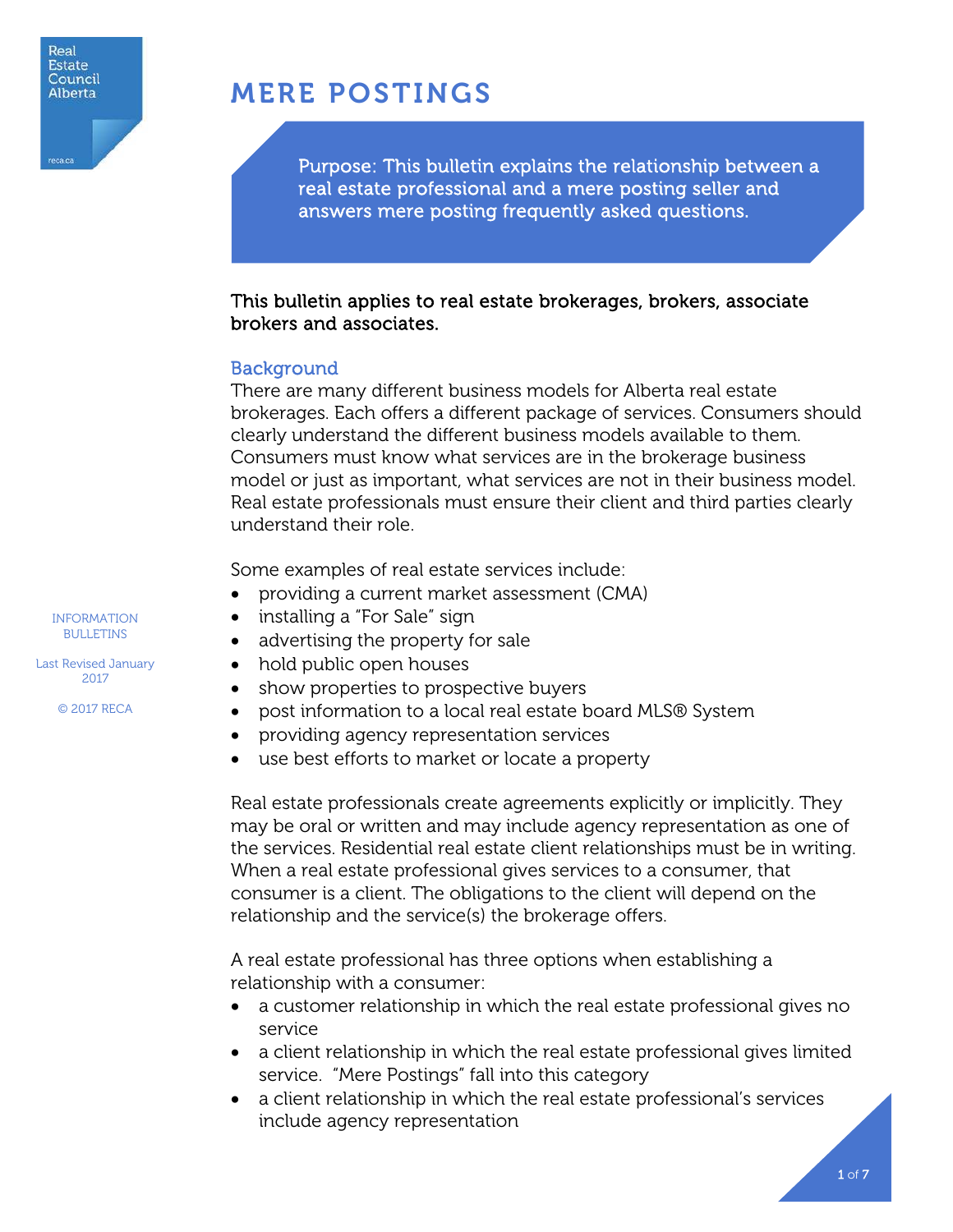Real estate professionals may opt to give some administrative services to a customer without creating a client relationship. Real estate professionals will typically provide these services to a customer as it benefits their client and the transaction. When dealing with a customer, a real estate professional must be honest and must exercise reasonable care and skill in relation to any services.

#### Client relationship: mere postings

The Consent Order between CREA and the Commissioner of Competition (Consent Order) defines a "Mere Posting" as a listing on a Member Board's MLS® System where the member has chosen or agreed not to provide services to the seller other than to submit the listing for posting on MLS®.

CREA states a listing brokerage must act as agent for the seller to post, amend, or remove a property listing on MLS® System. This allows for the "Mere Posting" of a property listing on MLS® System but removes the requirement for a continuous agency representation relationship for the full duration of the listing.

A REALTOR® who enters into an agreement with a seller of a property to facilitate a "Mere Posting" on the MLS® System enters into a service agreement as defined in the *Real Estate Act* Rules (Rules). This constitutes a client relationship because the seller engages the REALTOR® to list their property and submit it to the MLS® System.

RECA's conclusion of the review of "Mere Posting" services is a person who provides a "Mere Posting" service in Alberta is trading in real estate. They require a real estate broker licence from RECA.

#### Understanding your role

A self-represented "Mere Posting" seller is a client to a real estate professional that assists a "Mere Posting" seller. Real estate professionals must impart a clear understanding of their role and extent of services they offer. RECA recommends real estate professionals clearly articulate there is no agency representation on the "Mere Posting" service agreement without written amendment. Real estate professionals must avoid any activity that might create an implied agency representation relationship with the seller. They should not give confidential advice or any service that requires the use of judgment or discretion.

A self-represented "Mere Posting" seller is a customer to a real estate professional representing a Buyer. Real estate professionals who represent buyers must avoid any activity that might create an implied agency representation relationship with the seller. When buyer representatives deal with unrepresented sellers, whether on MLS® or

INFORMATION BULLETINS

Last Revised January 2017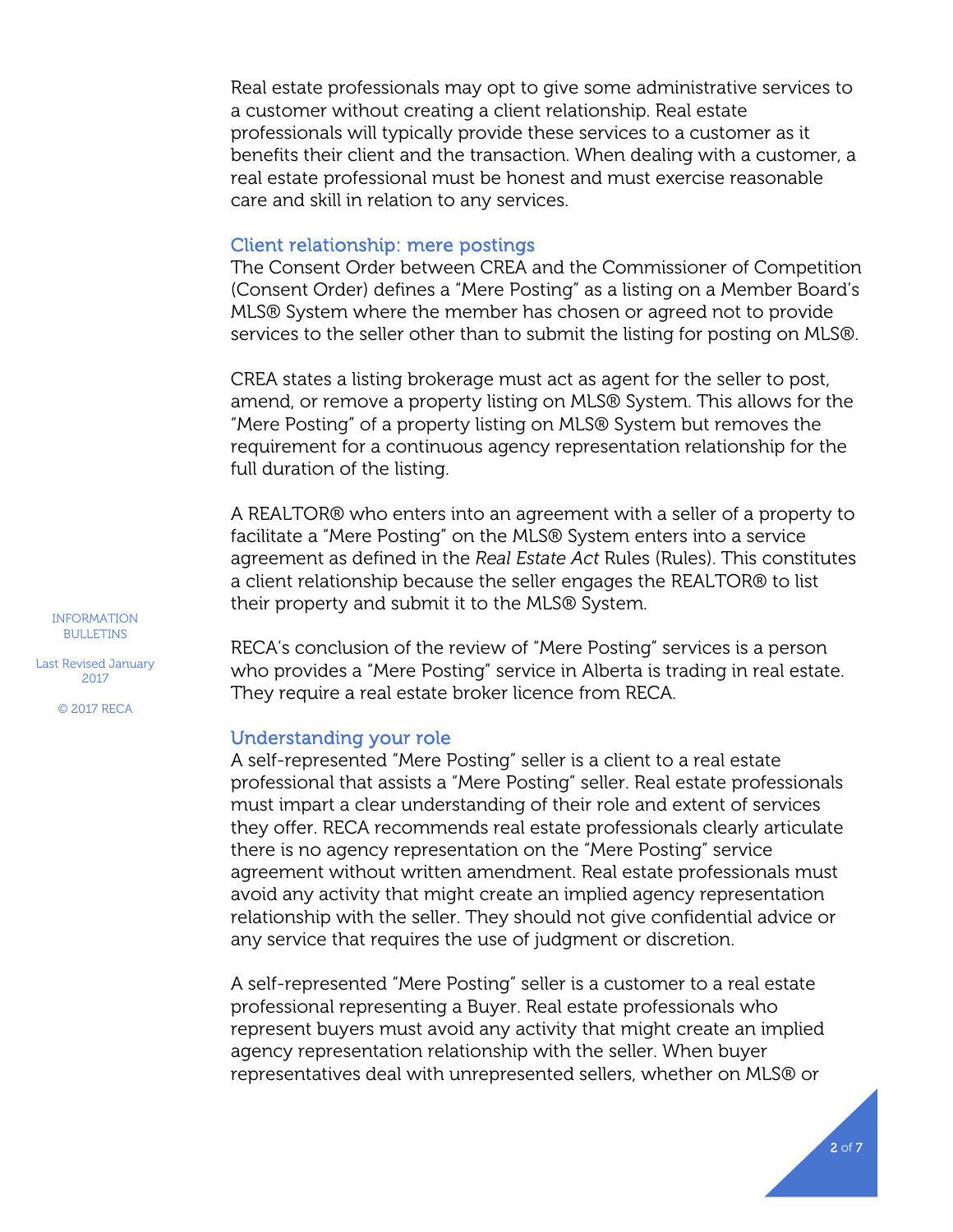otherwise, they should not provide confidential advice or any service that requires the use of judgment or discretion.

Real estate professionals are responsible for documenting the roles in any relationship. This documentation must match the relationship to which the parties have agreed. Of primary importance, a real estate professional's conduct must always reflect the nature of the documented relationship.

#### Practice tip

Clients and customers must understand the role of the real estate professional. A clear understanding of the services and the implications of limiting services will help to establish realistic expectations for consumers and real estate professionals. A clear understanding of the nature of the relationship and brokerage services is the best dispute prevention strategy for consumers and real estate professionals.

#### Frequently asked questions

How can I ensure "Mere Posting" sellers clearly understand my role? When providing "Mere Posting" services for a seller, the service agreement should clearly identify the relationship and what brokerage services you will include.

When representing buyers in a trade involving a "Mere Posting" seller, real estate professionals should obtain a signed *Customer Acknowledgement*  or a *Seller Customer Acknowledgement and Fee Agreement*.

Last Revised January 2017

INFORMATION BULLETINS

© 2017 RECA

## How will I know when a particular MLS® listing is a "Mere Posting" listing?

The Consent Order states the seller contact information, instructions to contact the seller directly, and instructions for offer presentation will be in the REALTOR®-only remarks section. If that information is incomplete, or unclear, the real estate professional must contact the "Mere Posting" representative for further clarification. You may require further direction from your broker and real estate association.

### Do I have to advise buyer clients about "Mere Posting" listings?

Yes. If you are in an agency relationship with a buyer, the Rules say you must advise the buyer of all available properties in the market area that might meet their needs. This includes "Mere Posting" listings, property listed with other brokerages, and other available properties known to the real estate professional. The details should clearly identify the properties the real estate professional will search. The written service agreement may exclude properties with specific characteristics.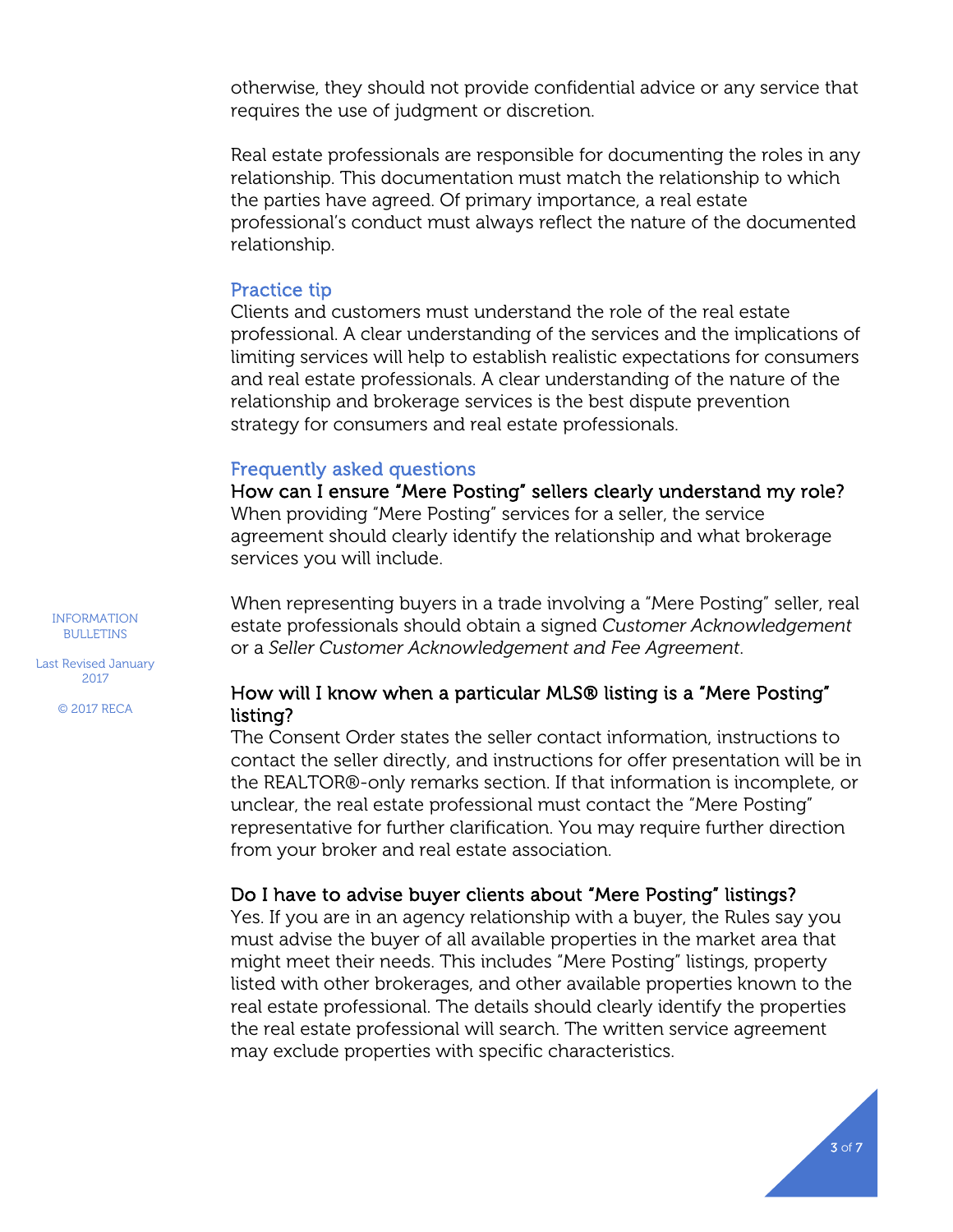## As a real estate professional, do I have to offer "Mere Posting" listing services?

No. Brokerage management makes business decisions regarding what services are available through the brokerage. Brokerages and their registered real estate professionals are not obliged to offer "Mere Posting" services.

## Can my brokerage create policies regarding "Mere Posting" listing services?

Yes. A real estate brokerage can create policies around whether or not they will offer "Mere Posting" services. RECA does not regulate business models.

## Do I have an obligation to verify "Mere Posting" information?

The Rules say real estate professionals must not make misleading representations. When real estate professionals list "Mere Posting", they must exercise reasonable care and skill to determine the facts of a property. Some examples of exercising reasonable care and skill are:

- conducting a review of title to ensure the parties have a legal right to sell the property
- confirming property tax information being posted on the board's MLS®
- verifying sizes and dimensions
- verifying recent improvements

When giving unverified information in any posting or listing, or where the intent is to ask a buyer to verify any information, you must clearly communicate this fact. You may require further direction from your broker and real estate association to answer this question as specific MLS® obligations may apply.

## Do I have an obligation to use the Residential Measurement Standard (RMS) when listing a "Mere Posting" listing?

Yes. When making a representation about a residential property's size in a listing, all real estate professionals in Alberta are required to use the RMS. This requirement applies to "Mere Posting" listings too. If a seller does not want to include the property's size in its listing, that is acceptable – but if including a size, it must be determined using the RMS. The real estate professional must personally measure the property or arrange to have a qualified person measure it using the RMS. Remember as with other information in a mere posting listing, real estate professionals must not make misleading representations, and they are required to use reasonable care and skill to determine the facts of a property.

## How do I offer additional services after signing the "Mere Posting" agreement?

INFORMATION BULLETINS

Last Revised January 2017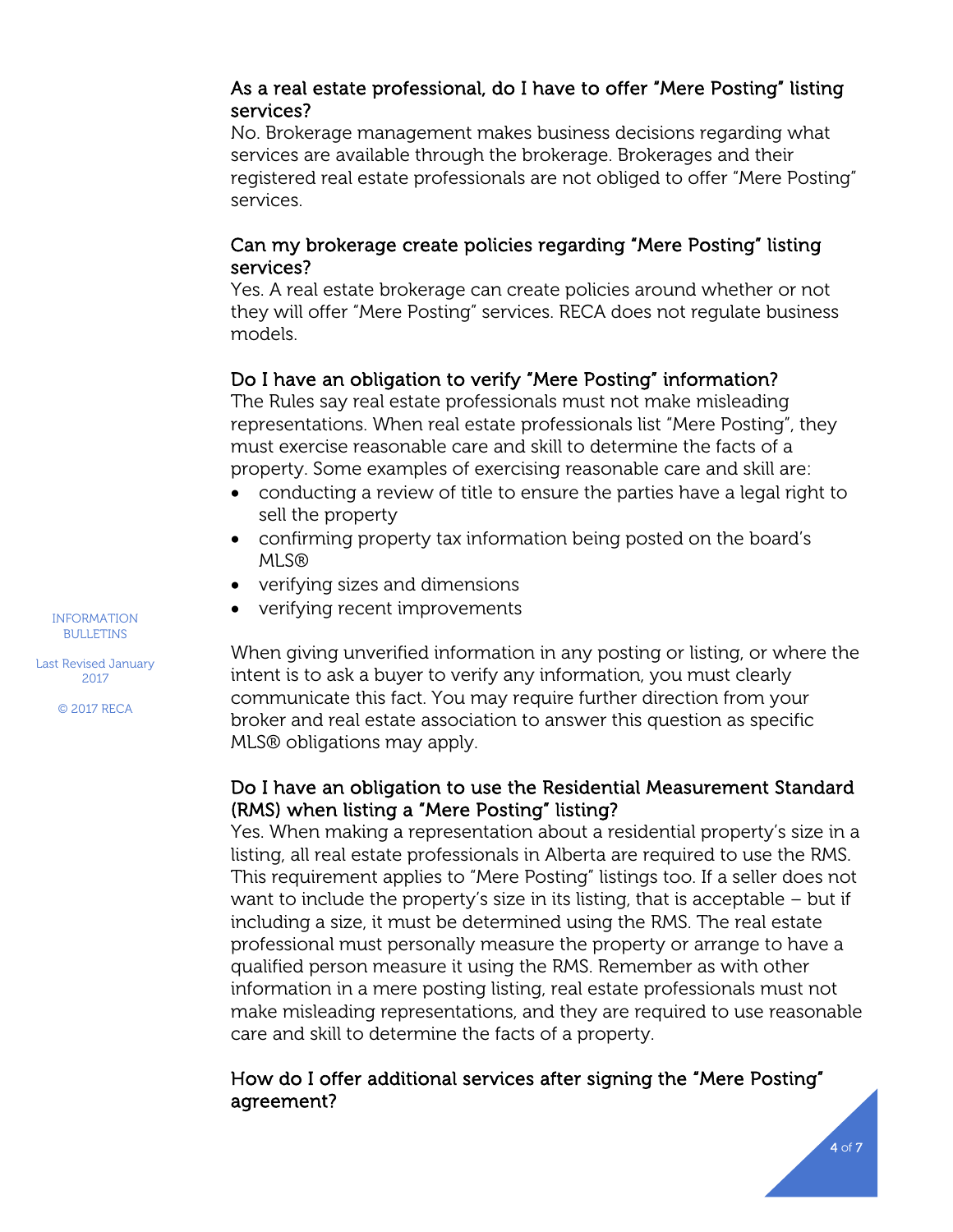A "Mere Posting" seller may request additional services you did not contemplate in the original agreement. A real estate professional may offer additional services to which the seller may agree. All parties must execute a written amendment to the original agreement before additional services start.

## Is it true the more services I provide, the more likely the relationship will become agency representation?

The likelihood to create an implied agency representation relationship may increase with additional services. The nature of services and the conduct of the parties, not the quantity of services, determine whether an agency relationship exists. You risk an implied agency representation relationship when your services include:

- exchange of confidential information
- give confidential advice
- act in a way that you require the use of your judgment or discretion on which a consumer will rely
- communicate with third parties on behalf of the consumer
- negotiate on behalf of the mere posting seller

## Can I advertise "Mere Posting" listing services?

Yes. If your brokerage allows "Mere Posting" arrangements and you decide to offer this service, you may advertise in accordance with the brokerage advertising policies.

## How will I ensure payment of fees when providing "Mere Posting" services for a seller?

When providing "Mere Posting" listing services, remember, the Rules state:

"Every written service agreement shall clearly show all terms and conditions of the agreement and shall include the amount or method of calculating the remuneration or alternate compensation to be paid and the circumstances on which it will be payable"

In complying with this Rule, you create an obligation for the seller to pay fees as a specific term in the agreement.

## How will I ensure payment of fees when representing a buyer in a trade involving a "Mere Posting" seller?

When you represent a buyer in a trade with a "Mere Posting" seller, either the buyer or the seller may pay the fees. If the buyer is paying the fees, ensure there is a written service agreement that includes this provision. If the seller is paying the fees to the buyer's brokerage, ensure you have a written service agreement with your buyer and have the seller execute a *Seller Customer Acknowledgment and Fee Agreement*.

INFORMATION BULLETINS

Last Revised January 2017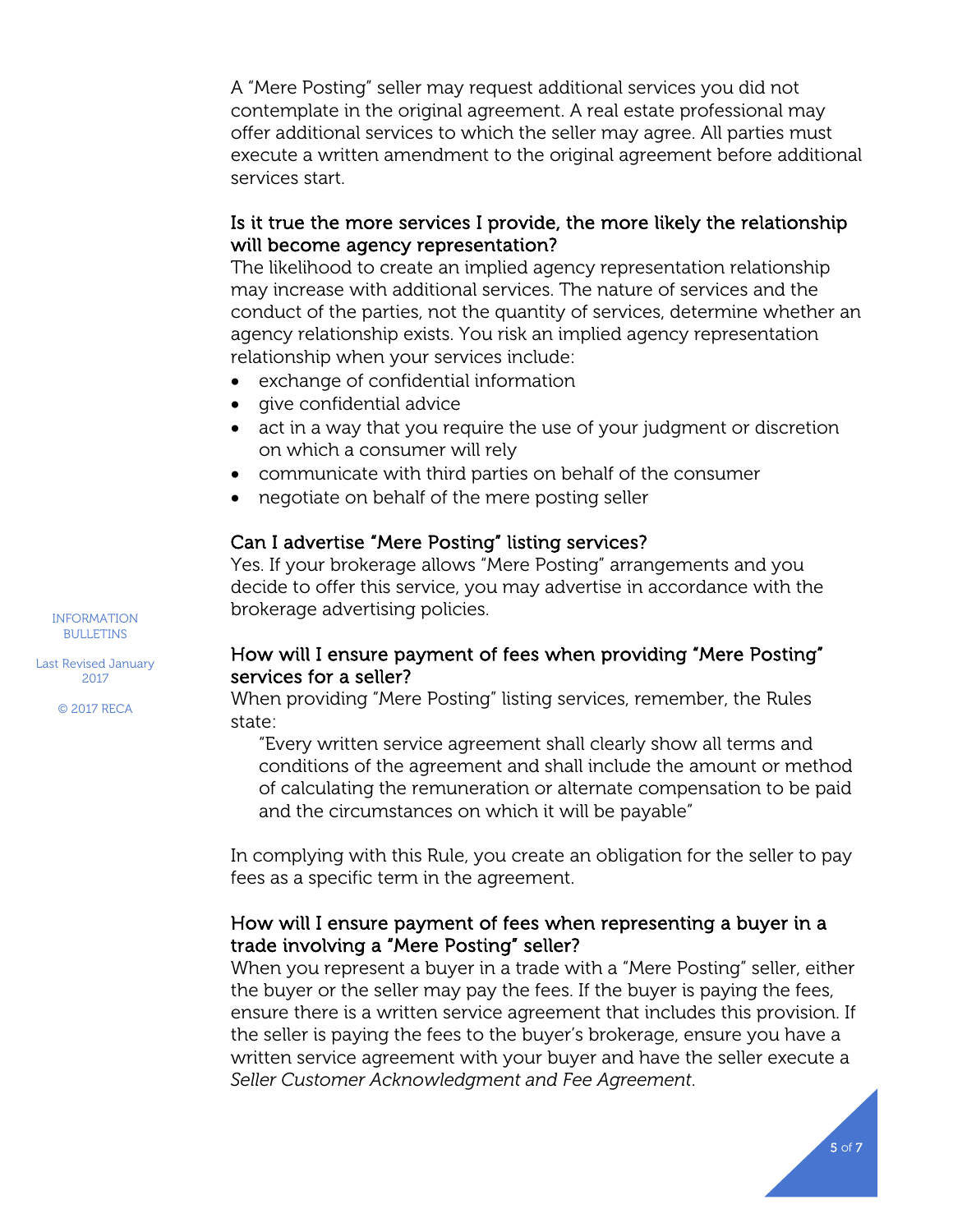Clearly articulate the amount or method of calculating the fees in all agreements.

## Who will hold the trust deposit(s)?

The buyer and the seller must agree on who holds trust deposits. The Purchase Contract contains the terms of trust. Real estate professionals do not have the authority to impose trust conditions. When representing a buyer in a trade with an unrepresented seller, the real estate professional may give advice to their client, explaining different options and implications for holding the deposit. For example, if you recommend the buyer's real estate brokerage hold the deposit in its trust account, it will ensure the Real Estate Assurance Fund coverage is available. The buyer and seller must agree on the terms of trust. Buyer representatives must not give advice to an unrepresented seller.

### Who will convey the transaction?

A listing brokerage traditionally provides conveyance. A "Mere Posting" seller may not have considered this service. Conveyance is a matter for agreement between the buyer and the seller. The unrepresented seller may wish to convey documents or this may be a service of the listing brokerage or another service provider. When representing buyers in a trade with a "Mere Posting" seller, real estate professionals must understand and abide by the agreed upon terms.

INFORMATION BULLETINS

Last Revised January 2017

© 2017 RECA

### Who is responsible for FINTRAC identification for "Mere Posting" sellers?

FINTRAC record keeping falls outside RECA's jurisdiction. You must seek further direction from your broker, FINTRAC, or your real estate association.

### How will "Mere Posting" sellers handle multiple offer situations?

Self-represented sellers are exempt from authorization requirements and do not fall under RECA's jurisdiction. Real estate professionals must act based on the terms in the written service agreement. In the event of multiple offers, if the agreement does not include consultation service, the real estate professional must decline to provide that service unless there is a signed written amendment.

## How do I handle multiple offer situations when representing buyers in a negotiation with a "Mere Posting" seller?

Real estate professionals must continue to act in the best interest of their buyer client. In dealing with "Mere Posting" sellers, do not give advice, offer any service that requires the use of your judgment or discretion, or do anything that may create an implied agency representation relationship.